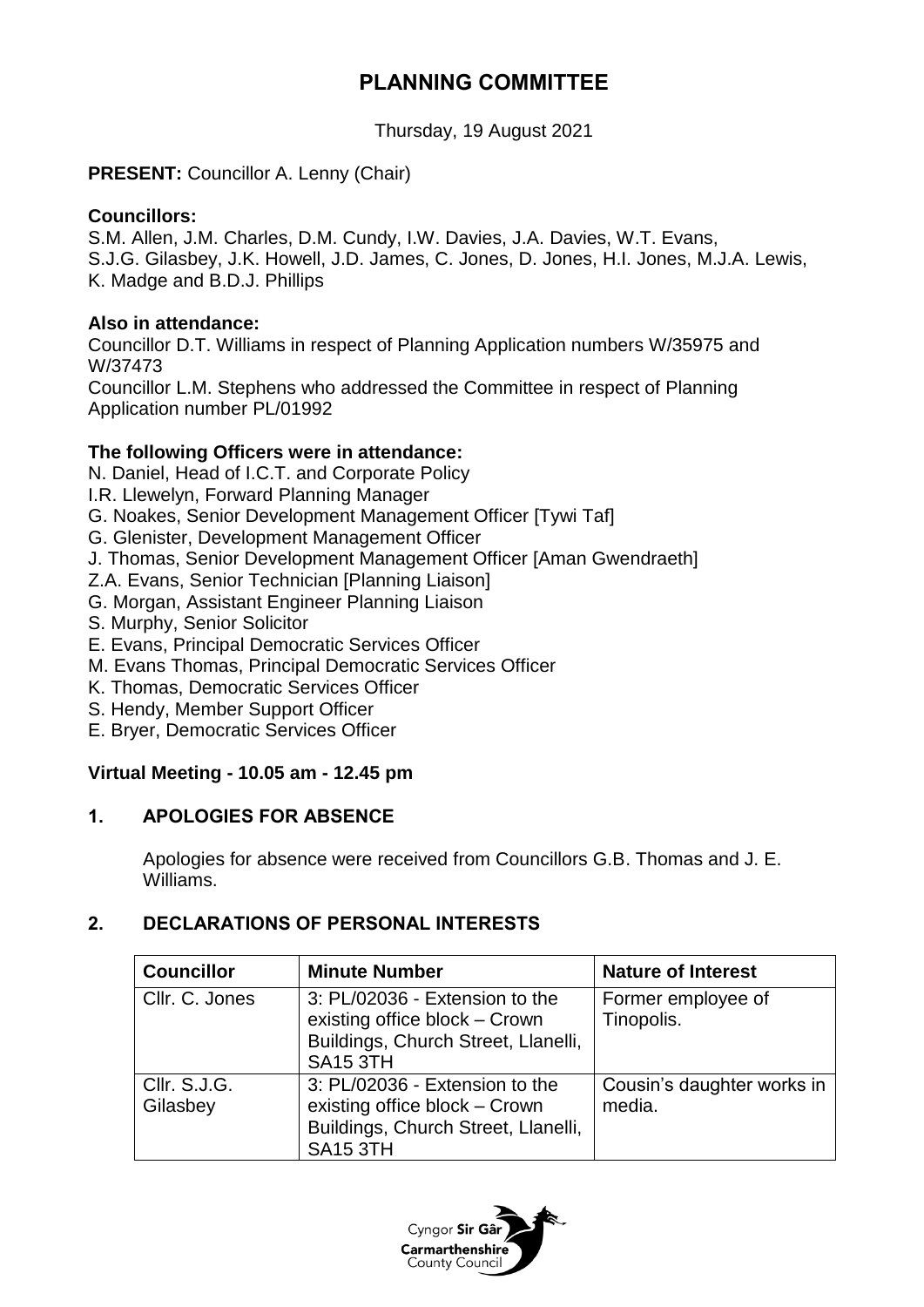## **3. DETERMINATION OF PLANNING APPLICATIONS**

**3.1 UNANIMOUSLY RESOLVED that consideration of the following planning applications be deferred to enable the Committee to undertake a site visit:-**

| W/35975 | Change of use of land and buildings for the purposes of a<br>corporate events venue to hold clay pigeon shooting, fishing and<br>deer management activities at land near Pantgwyn Farm,<br><b>Whitemill, Carmarthen</b> |
|---------|-------------------------------------------------------------------------------------------------------------------------------------------------------------------------------------------------------------------------|
|         | <b>REASON:</b> To enable the Committee to better understand the                                                                                                                                                         |
|         | concerns of objectors regarding:                                                                                                                                                                                        |
|         | Potential noise impact on neighbouring properties.                                                                                                                                                                      |
|         | Footpath safety concerns.                                                                                                                                                                                               |
| W/37473 | Retention of clay pigeon traps, shooting positions and<br>associated structures - land near Pantgwyn Farm, Whitemill,<br>Carmarthen                                                                                     |
|         | <b>REASON:</b> To enable the Committee to better understand the<br>concerns of objectors regarding:                                                                                                                     |
|         | Potential noise impact on neighbouring properties.                                                                                                                                                                      |
|         | Footpath safety concerns.                                                                                                                                                                                               |

**3.2 RESOLVED that the following planning applications be granted subject to the conditions detailed within the Report/Addendum of the Head of Planning and or reported at the meeting:-**

| <b>PL/00938</b> | New dwelling house - paddock plot adj to 100 Colonel Road,<br>Betws, Ammanford, SA18 2HP                                                                                                                                                                                                                                                                                                                                                  |
|-----------------|-------------------------------------------------------------------------------------------------------------------------------------------------------------------------------------------------------------------------------------------------------------------------------------------------------------------------------------------------------------------------------------------------------------------------------------------|
| <b>PL/01196</b> | Proposed residential development comprising 33No. Dwellings<br>and 84-bed care home with associated access, car parking,<br>landscaping and infrastructure works - Former Ysgol Yr Ynys,<br>Ynys Las, Llanelli, SA14 9BT                                                                                                                                                                                                                  |
|                 | E-mail requests for a site visit had been received from Local<br>Members, Councillors. F. Akhtar and S.L Davies due to concerns<br>regarding potential traffic, parking and congestion issues. The<br>request for a site visit was considered by the Committee but<br>subsequently declined on the basis that the report and photographic<br>presentation provided adequate information for the Committee to<br>consider the application. |
| PL/01621        | Removal of existing lean-to storage shed, retention of sunroom<br>for ancillary accommodation and alterations to dwelling to<br>facilitate internal layout changes and additional headroom - 13<br>Llys Y Crofft, Whitland, SA34 0HG.                                                                                                                                                                                                     |
| <b>PL/02036</b> | Extension to the existing office block - Crown Buildings, Church<br>Street, Llanelli, SA15 3TH                                                                                                                                                                                                                                                                                                                                            |
|                 | [Note: Councillors C. Jones and S.J.G. Gillasbey declared an interest<br>during consideration of the application and left the meeting prior to<br>the vote being undertaken.]                                                                                                                                                                                                                                                             |